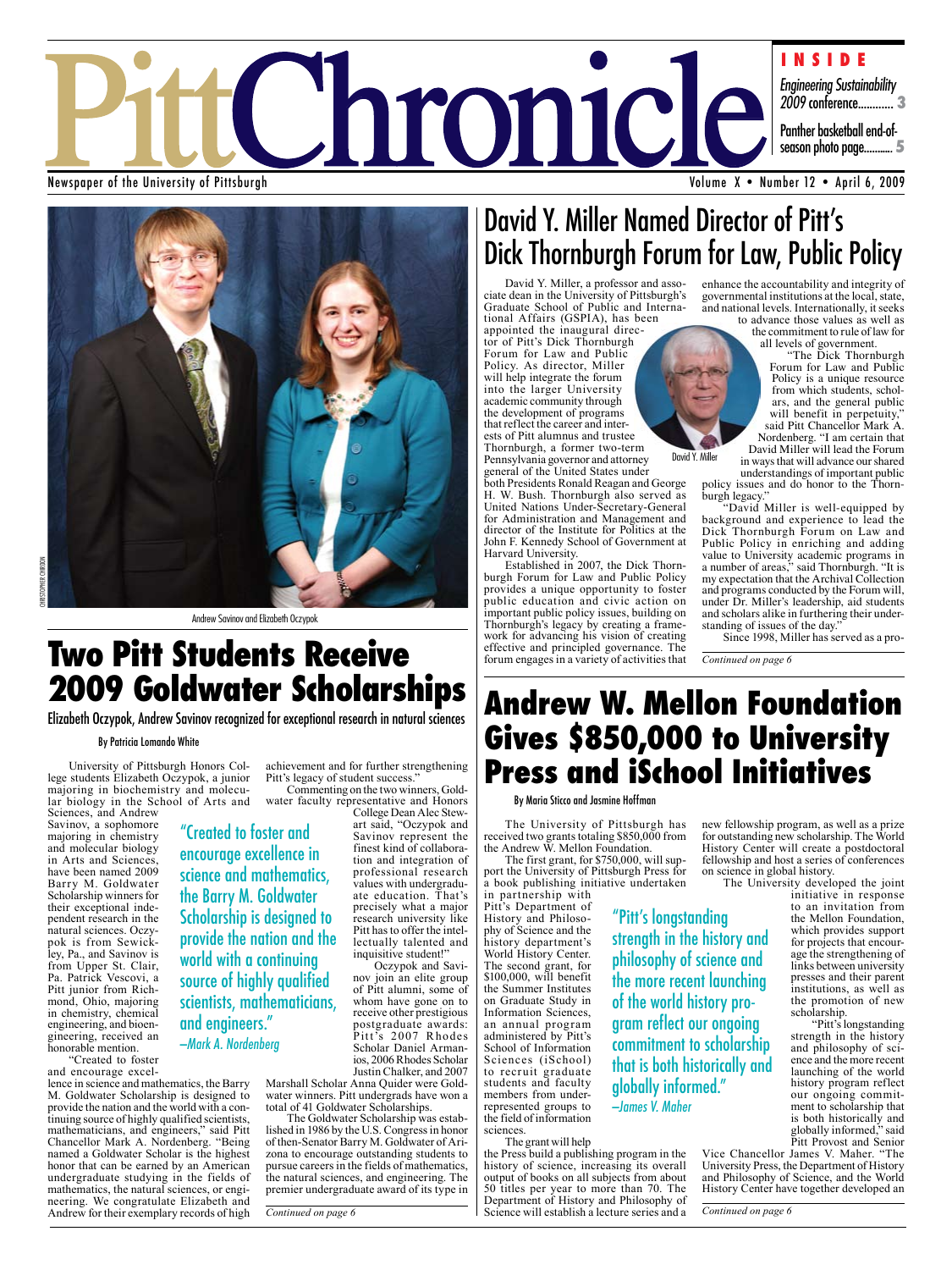## **BrieflyNoted**





Paintings by Pitt studio arts student Staycee R. Pearl

#### **Pitt Studio Arts Holds Annual Student Exhibition**

The works of 30 Pitt studio arts students are featured in the *2009 Studio Arts Student Exhibition,*  which runs through April 25 at the University Art Gallery in the Frick Fine Arts Building. Gallery hours are 10 a.m. to 4 p.m. Mondays through Fridays and on Saturday, April 25.

Among the media represented in the show are painting, drawing, sculpture, printmaking, and digital imaging; the works are by both seniors and talented underclass students. A faculty jury selected the pieces.

At noon on April 15, student artists will be in the gallery to discuss their work and answer questions.

*—Sharon S. Blake*

#### **Rubash Lecture in Law, Social Work Set for April 9**

ShawnDya Luisa Simpson, civil court judge of the City of New York, will deliver the annual Norman J. and Alice Chapman Rubash Distinguished Lecture in Law and Social Work at noon April 9 in the Barco Law Building's Teplitz Memorial Courtroom. Simpson's talk is titled "The Blend of Professional Expertise: Law and Social Work in Legal Decisionmaking."

In the fifth year of a 10-year-term as judge, Simpson serves on the Manhattan Criminal Court, where she hears more than 700 cases a week involving everything from troubled teens to celebrities in disputes. Prior to her election as judge, Simpson was one of Manhattan's most experienced and accomplished prosecutors, having successfully convicted more than 90 percent of the defendants she prosecuted.

A visiting professor at Emory University School of Law in Atlanta, Simpson completed her education at Pitt, earning a BS degree in 1987 and a JD degree in 1990.

The Rubash Distinguished Lecture Series was established through gifts from Norman J. Rubash, a 1957 graduate of Pitt's School of Law, and his wife, Alice Chapman Rubash, a 1956 graduate of Pitt's School of Social Work. Each year a distinguished individual in the fields of law and social work is invited to the University to present a public lecture.

This program has been approved by the Pennsylvania Continuing Legal Education (CLE) Board for two hours of substantive CLE credit. For more information regarding CLE credit, call 412-648-1305. *—Patricia Lomando White*

#### **Pitt Jazz Ensemble's Spring Concert Planned for April 9**

Mark Whitfield, critically acclaimed as one of the most dynamic guitarists on the New York jazz scene, will join the Pitt Jazz Ensemble on stage for the band's annual spring concert at 8 p.m. April 9 in the Assembly Room of the William Pitt Union.

Whitfield, who has collaborated with Sting, Dizzy Gillespie, Herbie Hancock, Wynton Marsalis, and many other artists, will first perform with

local professional musicians and then with the ensemble itself. The Pitt Jazz Ensemble comprises approximately 20 Pitt jazz

student musicians, including jazz vocalists. They will perform under the director of Leon Lee Dorsey, Pitt assistant professor of jazz studies and coordinator of the Jazz Studies Program.

Whitfield is an alumnus of Boston's prestigious Berklee College of Music and he launched a career in New York City in 1987 that included gigs with some of the nation's finest jazz musicians. In September 2005, Whitfield became a member of Berklee's faculty as an artist in residence. In addition to his teaching, Whitfield tours the country and performs in as many as 100 concerts a year with jazz trumpeter Chris Botti. Whitfield's latest solo effort, *Songs of Wonder,* is a tribute to the music of the legendary Stevie Wonder.

Admission is \$10 for the general public and \$5 for students. For more information, call 412-624-4187. *—Sharon S. Blake*

#### **Pitt Partnership for Food 2009 Food Drive Begins**

The University will hold the Pitt Partnership for Food 2009 April Food Drive throughout the month. Proceeds will benefit the Greater Pittsburgh Community Food Bank.

In order to maximize donations, organizers are using old and new contribution initiatives. As in previous years, the University has agreed to match each food contribution with an additional unit of food, and contributors can also donate food online at half the retail

Mark Whitfield

focus on new strategies in trade and sustainable development for a changing world market.

Starting his legal career as an assistant professor at Moi University in Kenya in 1998, Mosoti has since worked at the World Trade Organization



INGRADED AS TO SIA

JANDARD

price at www.pittsburghfoodbank. org/pitt. Additionally, participants have been given a special challenge for this year's food drive: Estimate your daily expenditure on lunch and donate the cost of at least one lunch a week to the Greater

Pittsburgh Community Food Bank. Pitt's past food drive efforts have produced stellar results. For more than a decade, the University has ranked among the 10 most successful Pittsburgh-area employers in the annual spring food drives. Over that time period, Pitt's contributions have totaled nearly two million units of food.

There will be about 500 drop-off boxes in visible locations across campus. For assistance or questions, contact Steve Zupcic at 412-624-7709 or stz@pitt.edu.

*—Anthony M. Moore*

#### **U.N. Food and Agricultural Legal Advisor to Speak**

Victor P. Mosoti, special legal advisor in the cabinet of the director-general for the Food and Agriculture Organization of the United Nations, will present the 17th annual McLean Lecture on World Law at 7 p.m. April 14 in the University of Pittsburgh Barco Law Building, Teplitz

The lecture, "Biofueling Our Future: Balancing Food and Fuel in a Global Economy," will

and International Centre for Trade and Sustainable **Development** in Geneva, Switzerland. Since 2003, he has been with the Food and Agriculture Organization of the United Nations, first



as a legal officer and currently as a legal advisor.

Mosoti received his LL.B degree from Moi University in 1998 and then went on to earn his LL.M degree at the University of Pittsburgh in 2001 and his JD degree at the University of Wisconsin-Madison in 2006. He also holds certificates in French language proficiency and public policy analysis from Université René Descartes Paris-V and Harvard University, respectively.

The event is jointly sponsored by the Pitt's Center for International Legal Education and the Global Solutions Education Fund, Pittsburgh. The free public lecture will be followed by a reception.

The McLean Lecture on World Law honors the memory and contributions of Maclean W. McLean, a founder, executive director, and executive vice president of the Pittsburgh World Federalist Association chapter, now Global Solutions Education Fund, Pittsburgh.

This lecture has been approved by the Pennsylvania Continuing Legal Education Board for one hour of substantive credit. There is a \$25 fee to obtain CLE credit. For further information, call 412-648-7023 or e-mail cile@law.pitt.edu. *—Meredith Johnson*

### Newspaper of the University of Pittsburgh tChronicle

| PUBLISHER                                                     | Robert Hill            |  |
|---------------------------------------------------------------|------------------------|--|
| <b>ASSOCIATE PUBLISHER</b>                                    | <b>John Harvith</b>    |  |
| EXECUTIVE EDITOR                                              | Linda K. Schmitmeyer   |  |
| <b>EDITOR</b>                                                 | Jane-Ellen Robinet     |  |
| <b>ART DIRECTOR</b>                                           | <b>Gary Cravener</b>   |  |
| STAFF WRITERS                                                 | Sharon S. Blake        |  |
|                                                               | John Fedele            |  |
|                                                               | Morgan Kelly           |  |
|                                                               | Amanda Leff            |  |
|                                                               | Anthony M. Moore       |  |
|                                                               | Patricia Lomando White |  |
| <b>CONTRIBUTING WRITERS</b>                                   | Jasmine Hoffman        |  |
|                                                               | Gregory A. Hotchkiss   |  |
|                                                               | Meredith Johnson       |  |
|                                                               | Peter Kracht           |  |
|                                                               | Mendy D. Nestor        |  |
|                                                               | Megan Grote Quatrini   |  |
|                                                               | Kelly Shaffer          |  |
|                                                               | Maria Sticco           |  |
| <b>HAPPENINGS EDITOR</b>                                      | Lauren O'Leary         |  |
| The <i>Pitt Chronicle</i> is nublished throughout the year by |                        |  |

The *Pitt Chronicle* is published throughout the year by University News and Magazines, University of Pittsburgh, 400 Craig Hall, Pittsburgh, PA 15260, Phone: 412-624-1033, Fax: 412-624-4895, E-mail: chron@pitt.edu Web: www.chronicle.pitt.edu

The University of Pittsburgh is an affirmative action, equal opportunity institution that does not discriminate upon any basis prohibited by law.

Moot Courtroom.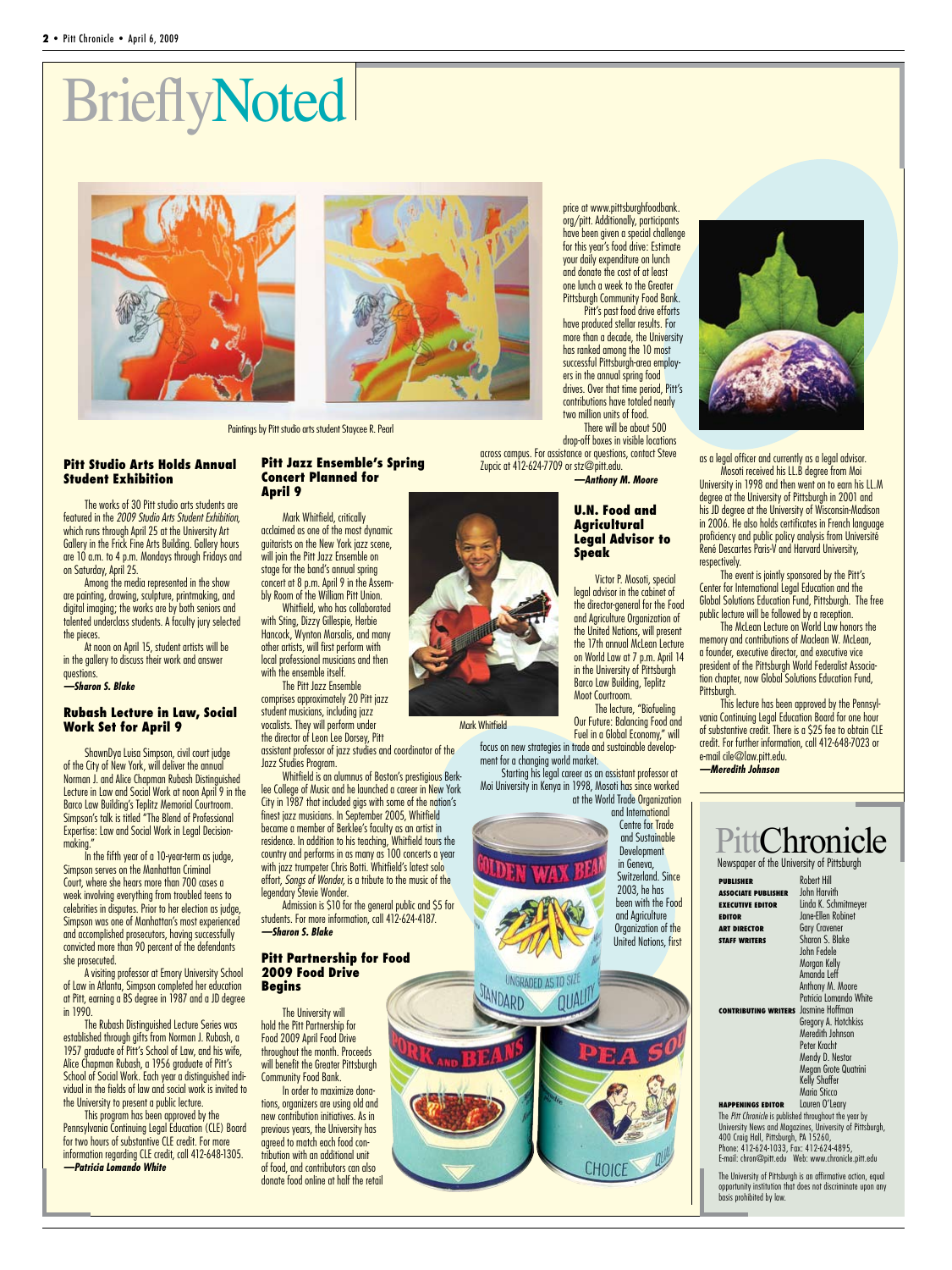## **Pitt, Carnegie Mellon University** Engineering Sustainability2009 **Puts Green Ideas Into Action**



By Morgan Kelly

The ideas and reality of sustainability will be showcased in tandem at the *Engineering Sustainability 2009* conference sponsored by the University of Pittsburgh's Mascaro Center for Sustainable Innovation and Carnegie Mellon University's Steinbrenner Institute for Environmental Education and Research (SEER). Approximately 120 presenters from various countries will report on the latest innovations in "green"

transportation, development, power, and water utilities—and some of the largest businesses in the country and the region will exhibit their eco-friendly evolution.

The conference will be held April 19-21 at the David L. Lawrence Convention Center, 1000 Fort Duquesne Blvd., Downtown. Conference registration opens April 19 at 3 p.m. with a welcome reception hosted by Sustainable Pittsburgh at 5:30. The conference begins April 20 with plenary speakers at 8:30 a.m. and various presentations from 10:30 a.m. to 4 p.m. On April 21, plenary speakers begin at 8 a.m. with topical presentations beginning at 9:30 a.m. until the end of the day. The conference is open to the public. To register or see a conference schedule, visit www.mascarocenter.pitt.edu/ conference/.

The 2009 conference—the third since the biennial conference was launched in 2005—includes practical discussions for businesses and cities looking to diminish their environmental footprints. Selected presentations follow.

The "Business Case for Green Building" session begins at 10:30 a.m. April 20 and explores the potential for companies that go green. The session's invited speaker, Gary Jay Saulson, director of Corporate Real Estate for PNC Financial Services Group, will discuss the financial institution's green building policy—the company leads American corporations in number of certified sustainable buildings—and how large companies can benefit from sustainable practices.

"Green Building Case Studies" also begins at 10:30 a.m. April 20 and will evalu- ate large-scale sustainability projects around the country, from the Erie Art Museum to New Orleans. Pittsburgh Councilman Bill Peduto will discuss Pittsburgh zoning laws that preserve the city's many hillsides, both structurally and aesthetically.

The "Green Building Toolkit" session at 9:30 a.m. April 21 walks businesses through conceptualizing and designing sustainable buildings. Invited speaker Mark Dietrick, of the architecture and design firm Case Technologies, will discuss techniques and technology that businesses can use to analyze the environmental aspects of their designs for new structures.

The April 20 plenary session begins with recognized and award-winning designer Sandra Mendler of the San Francisco-based sustainable design firm Mithun. She's followed at 9:30 a.m. by environmental consultant and sustainable infrastructure expert G. Tracy Mehan III, who served as assistant administrator for water at the U.S. Environmental Protection Agency from 2001 to 2003 and as environmental stewardship counselor to the G-8 Summit Planning Organization in 2004.

The April 21 plenary session begins with David Allen, a chemical engineering professor and director of the Center for Energy at the University of Texas at Austin, who will explore sustainable engineering as the next step in education. At 8:45 a.m., Julie Zimmerman, a professor of engineering and forestry at Yale University, will speak about able design. Zimmerman studies the effect of

*Continued on page 6*

## Pitt's Springboard 2009 Showcases Premier Undergraduate Research and Creativity

#### By Morgan Kelly

From investigating the global economy and the biomechanics of human gait to staging *Angels in America*, University of Pittsburgh undergraduates will display their research and creativity during Pitt's *Springboard 2009*.

The showcase includes performances, art exhibitions, research fairs, poster sessions, and miniconferences. Students from throughout the University system will share their faculty-guided research and creative endeavors with the University community. The work of talented undergraduates at all levels in their education, from freshmen engaged in initial forays

into research to seniors reporting on in-depth capstone research, are included in the month-long event.

"Engagement in research is an important component of the Pitt experience for many of our students," said Patricia Beeson, Pitt's vice provost for graduate and

undergraduate studies. "The *Springboard* events throughout April provide wonderful opportunities for these students to share their work with the broader community."

*Springboard* events are open to the public. A schedule is available on Pitt's Web site at www.pitt.edu/~provost/ undergrad\_research. html.

Brief descriptions of selected one-day events follow.

Pitt's University Center for International Studies will present the Global Studies Student

Symposium, which provides recogni-<br>tion for excellent student scholarship related to global studies from Pitt students in all disciplines. Global issues and trends relating to sustain- able development, the global- ized economy and global

governance, changing identities in a global world, global conflict and conflict resolution, and global health will be addressed. The symposium begins at noon April 7 in Room 3610, Posvar Hall.

The University Honors College's Undergraduate Research Fair is an

interactive open-house poster all disciplines display posters on their student research on prehistoric climate satisfaction with

mental health services. The fair begins at 11:30 a.m. April 8 in the Ballroom of the William Pitt Student Union.

The School of Arts and Sciences' First Experiences in Research poster session will showcase the initial research endeavors of Arts and Sciences undergraduates with faculty mentors. In previous years, students exhibited such work as examining traumatic brain incidents, family-based stress

|                                                                                                                                                                                                                                                                                                                                                                                                                                                                                                                                                                                                                                                                                                                                                                                                                                                                                                                                                                                                          | 2009 UNDERGRADUATE RESEARCH AND CREATIVITY<br>PRINGBOA                                                                                                                                                                                                                                                                                                                                                                                                                                                                                                                                                                                                                                                                                                                                                                                                                                                                                                                                                                                                                                                                                        |                                                                                                                                                                                                                                                                                                                                                                                                                                                                                                                                                                                                                                                                                                                                                                                                                                                                                                      |                                                                                                                                                                                                                                                                                                                                                                                                                                                                                                                                                                                                                                                                                                                                                                                                                                  |
|----------------------------------------------------------------------------------------------------------------------------------------------------------------------------------------------------------------------------------------------------------------------------------------------------------------------------------------------------------------------------------------------------------------------------------------------------------------------------------------------------------------------------------------------------------------------------------------------------------------------------------------------------------------------------------------------------------------------------------------------------------------------------------------------------------------------------------------------------------------------------------------------------------------------------------------------------------------------------------------------------------|-----------------------------------------------------------------------------------------------------------------------------------------------------------------------------------------------------------------------------------------------------------------------------------------------------------------------------------------------------------------------------------------------------------------------------------------------------------------------------------------------------------------------------------------------------------------------------------------------------------------------------------------------------------------------------------------------------------------------------------------------------------------------------------------------------------------------------------------------------------------------------------------------------------------------------------------------------------------------------------------------------------------------------------------------------------------------------------------------------------------------------------------------|------------------------------------------------------------------------------------------------------------------------------------------------------------------------------------------------------------------------------------------------------------------------------------------------------------------------------------------------------------------------------------------------------------------------------------------------------------------------------------------------------------------------------------------------------------------------------------------------------------------------------------------------------------------------------------------------------------------------------------------------------------------------------------------------------------------------------------------------------------------------------------------------------|----------------------------------------------------------------------------------------------------------------------------------------------------------------------------------------------------------------------------------------------------------------------------------------------------------------------------------------------------------------------------------------------------------------------------------------------------------------------------------------------------------------------------------------------------------------------------------------------------------------------------------------------------------------------------------------------------------------------------------------------------------------------------------------------------------------------------------|
| N                                                                                                                                                                                                                                                                                                                                                                                                                                                                                                                                                                                                                                                                                                                                                                                                                                                                                                                                                                                                        | s<br>G<br>н<br>А<br>PART OF A MONTH-LONG CELEBRATION OF UNDERGRADUATE RESEARCH AND CREATIVITY                                                                                                                                                                                                                                                                                                                                                                                                                                                                                                                                                                                                                                                                                                                                                                                                                                                                                                                                                                                                                                                 | ς<br>N<br>D                                                                                                                                                                                                                                                                                                                                                                                                                                                                                                                                                                                                                                                                                                                                                                                                                                                                                          | Е                                                                                                                                                                                                                                                                                                                                                                                                                                                                                                                                                                                                                                                                                                                                                                                                                                |
| Europan Brudge Carme: Carlte for Pussen<br>and filed European Starker, and D weekly.<br>Carter for International Studies<br><b>Rutza: Earl and Wed Undependent</b><br><b>Personnel Surrowaters</b><br><b>March 27, 2000</b><br>University of Personality at Directorians<br>Chresnal Justice Capitone Presentations<br>March 31, April 2, 7, 8, 14, and 15, 2009<br>Department of Blacks Arts:<br><b>Bluehard Establisht</b><br><b>April 1-26, 2000</b><br><b>Disportment of Theatre Arts</b><br>April 2-11, 2000<br>Unwarding of Pittsburgh at Greansburg<br>sing this Center for Latin<br>Amender Studes Hitly Undergraduate<br><b>Planneyrors Starrio material</b><br>April 1, 2000<br>Freshhoat Engineering Plaster III<br>Physics Presentations<br><b>April 4, 2009</b><br><b>University of Pittsburgh at Johnstown</b><br>12th Annual Laurer Highlands Undersmouses<br>Psychology Conference<br>April 4, 2009<br>For event details, please visit<br>www.pitt.edu/~provost/undergrad_research.html. | Bachake of Arts in Sucal Work Preguer:<br><b>Penalist Public Septer</b><br><b>April 6, 2006</b><br>University Contine for International Studies<br>Global Shades Propiant<br><b>Shutter Symptosure</b><br>April 7, 2009<br>University of Pittstaggh at Greenlessg.<br>Social Science Capalines Presentatores<br>April 7-16, 2009<br><b>Dissultment of Prest/Felicial</b><br>Annual Eleatent Flerworch Protein Saturdays<br>April 8, 2009<br>University Honors College<br><b>Undergraduate Research Fax</b><br>April 6, 2009<br>University of Petaburgh at Johnstown<br>Symposium to the Promotion of Academic<br>and Creative Engury (SRACE)<br>April 8, 2009<br>University of Pittsburgh at Bradford<br><b>Fitzman Day Underportune Newerth</b><br>and Scholandras Fax<br>April 9, 2009<br>All FML underproducted out to belie part in the development of new knowledge by working downly with service.<br>high-performance boudy who are doing some of the most interesting research in the world. Now is the associated<br>callebate the research and creaters of proterpactures across the fift compas. Come out and shorter your support | Daughtest of Bourgeauers,<br>Uniterpressed Internet Research Synapsurer<br><b>April 10, 2000</b><br>Department of Computer Science<br>Capitors Project Presentations:<br>April 10, 17, and 20, 5000<br><b>Barbook of Arts sent Stoketown</b><br>Evel Experienced In Personal Poster Session.<br><b>April 13, 2000</b><br><b>Council hart of Coll and</b><br>Environmental Engineering<br><b>Barriot Design Project Presentations</b><br>April 14 and 17, 2006<br>Department of Phytics and Automotive<br><b>Undergraduate Student Poster Season</b><br><b>April 15, 2000</b><br>Dasarines at Machenual Engraveries<br>and Massists faturate.<br>Bernor Stereotal Byreams en Materials<br>Soenie and thromainig thusoit<br>April 16, 2000<br><b>Department of Mechanical Engineering:</b><br>and Manned: Science.<br>Twist Technical Temperature for Medianical<br>Ergewers.<br><b>April 16, 2000</b> | Decentment of Buerryt earling<br><b>Bancr Coastel Sympopter</b><br>April 17, 2006<br><b>Cocantmed of Civil and Beatomental</b><br>Engineering Company that Elisabeth a Go-rais<br><b>Pueur fusions</b><br>April 17, 2006<br>Department of Decema and Dorputer Engineering<br>farmer Desson Expirit<br><b>April 17, 2006</b><br>Department of autopies Engineering<br>Cigatore Clasge and Systems on Exhansal<br>Engreeng Term EMN'll Progress<br><b>April 17, 2008</b><br><b>Copyright and Alberta</b><br>Here Ongo, Otte Spring Consen-<br><b>April 19, 2009</b><br>School of Health and Returnities of<br>Sciences (DHRI) and Student Advance-<br><b>Report Di-POL Pearter Viewe</b><br>April 26-32, 2009<br><b>University of Pittsburgh of Generativity</b><br>Phythology Classical Presentations<br>University of Pittsburgh |

management for childhood cancer, and Hong Kong films. The session begins at 4:45 p.m. April 13 in the Chevron Science Center.

The Swanson School of Engineering's Department of Industrial Engineering will host Industrial Engineering Capstone Program presentations. Students will demonstrate the application of industrial engineering analysis to solve operations, planning, and process problems that arise in different settings. Their projects include improving the effectiveness of the UPMC patient-discharge process, analyzing the integration of mixed-model assembly lines at Mine Safety Appliances, improving process flow in the YR Manufacturing Center at the Elliott Company, and evaluating reserve racking utilization and configuration at Dick's Sporting Goods. The presentations

begin at 2 p.m. April 17 in Room 1021, Benedum Hall.

Brief descriptions of continuous and repeating events in April follow.

The Department of Studio Arts' annual exhibition of juried art by graduating seniors and exceptional works by majors and nonmajors runs through April 25 in the University Art Gallery, Frick Fine Arts Building. (See article on Page 2.)

Students and faculty in theater arts in the School of Arts and Sciences will present Tony Kushner's epic *Angels in America Part Two: Perestroika*. The play's scenes, costumes, and lighting were designed by Pitt faculty and built by Pitt students and staff. The play runs through April 11 in the Charity Randall Theatre, Stephen Foster Memorial.

Patricia Beeson

"Engagement in research is an important component of the Pitt experience for many of our students. The Springboard events throughout April provide

wonderful opportunities for these students to share their work with the broader

community." —Patricia Beeson

session where undergraduates from research with audience discussion included. Last year's event included change, pain sensitivity, and client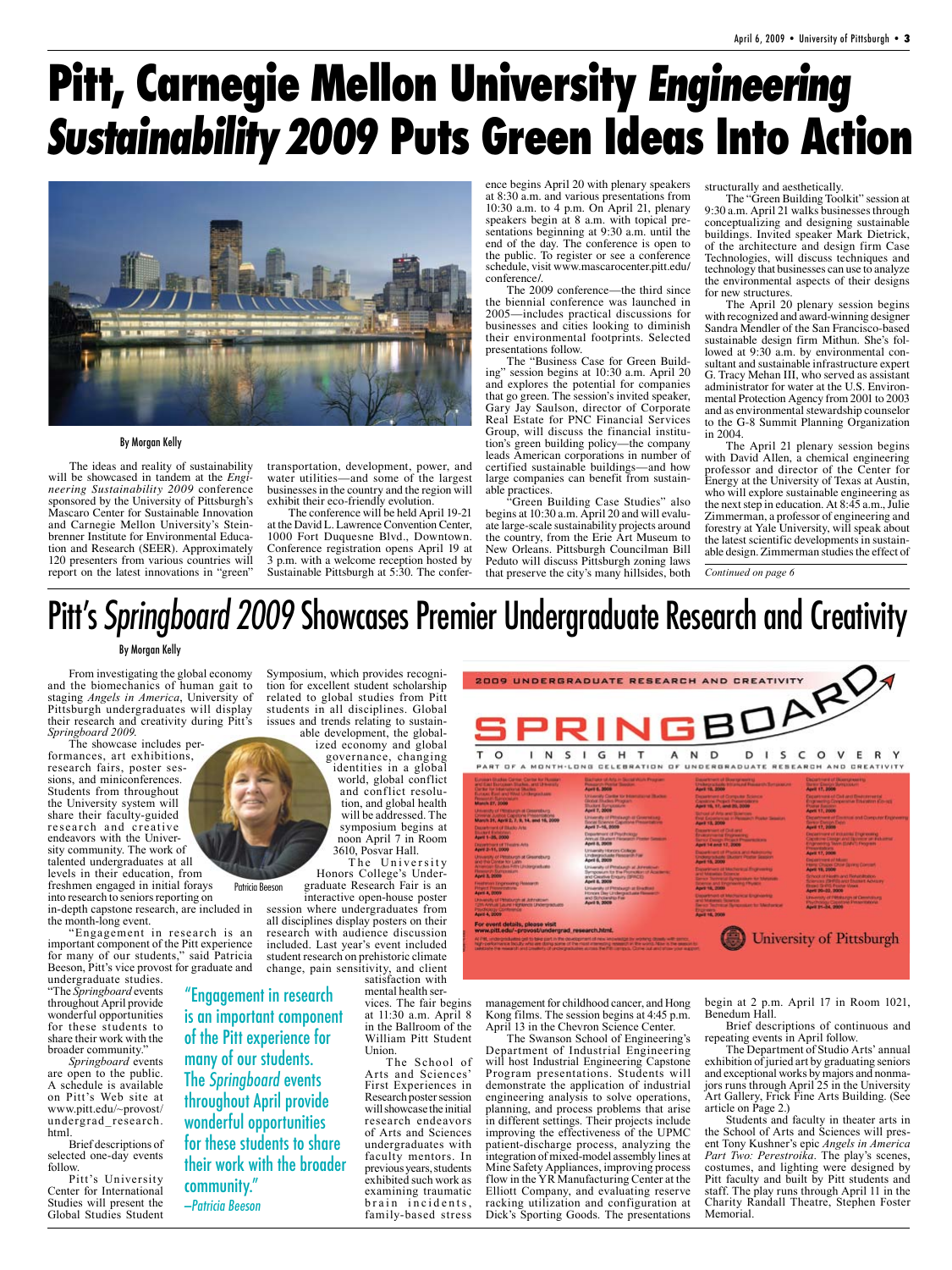# Science&Technology

### **Antidepressants, Depression May Raise Risk of Premature Birth, Study Finds**

By Megan Grote Quatrini

Pregnant women who had untreated major depression in all three trimesters of pregnancy, as well as those who took certain antidepressants, had preterm birth rates exceeding 20 percent, according to a study by University of Pittsburgh School of Medicine researchers published in the March 2009 issue of *American Journal of Psychiatry*.

Approximately 10-to-20 percent of women struggle with symptoms of major depression during their pregnancies, but treating it can be complicated. Selective serotonin reuptake inhibitor (SSRI) antidepressants are usually the first line of depression treatment but can lead to unwanted outcomes such as preterm births if used continuously throughout pregnancy, the findings suggest.

"It is well known that the prevalence of depression in women is highest during the childbearing years, and treating the symptoms with SSRIs is a common medical therapy," said Katherine L. Wisner, professor of psychiatry, obstetrics, gynecology and reproductive sciences, and epidemiology in the University of Pittsburgh School of Medicine, director of the Women's Behavioral HealthCARE program at Western Psychiatric Institute and Clinic of UPMC, and associate investigator at Magee-Womens Research Institute. "However, given the similarities in outcomes we found for continuous SSRI treatment and continuous depression, it is possible that underlying depressive disorder is a factor in preterm birth among women taking SSRIs.'

Throughout this prospective study, researchers followed 238 women with either no, partial, or continuous exposure to depression or SSRI treatment during pregnancy and compared neonatal outcomes. They found that women exposed to either continuous SSRI treatment or to continuous depression with no SSRI treatment had comparable levels of increased risk for preterm birth at 21 percent and 23 percent, respectively. However, women with no exposure to either depression or SSRI medication had lower rates of preterm births, around 6 percent.

Katherine L. Wisner The researchers also discovered that either depression or SSRI treatment did not affect the baby's birth weight or the mother's weight gain during pregnancy or influence the rate of minor physical birth defects in the infant.

Previous studies have associated both depression and SSRIs with an increased risk for miscarriage. But taking these antidepressants during



Approximately 10-to-20 percent of women struggle with symptoms of major depression during their pregnancies, but treating it can be complicated. Selective serotonin reuptake inhibitor (SSRI) antidepressants are usually the first line of depression treatment but can lead to unwanted outcomes such as preterm births if used continuously throughout pregnancy, the findings suggest.

pregnancy does not greatly increase the overall risk of birth defects, Wisner noted.

While the results add more evidence linking SSRI treatment to risk of preterm birth, the risk of untreated depression conveys no less risk and suggests that factors independently related to both the disease and its treatment are associated ith preterm birth.

"The relationship of preterm birth to depression and

SSRI exposure must be clarified through further research," Wisner said. "In the meantime, it is recommended that each pregnant woman consult with her doctor to weigh the benefits and risks of depression treatment with antidepressants.'

This study was supported in part by funding from the National Institute of Mental Health.

### Children of Parents With Bipolar Disorder Face Higher Risk of Psychiatric Illnesses, Pitt Study Finds

#### By Megan Grote Quatrini

Children and teens of parents with bipolar disorder have an increased risk of earlyonset bipolar disorder, mood disorders, and anxiety disorders, according to a study by University of Pittsburgh School of Medicine researchers published in the March issue of *Archives of General Psychiatry*, one of the *JAMA/Archives* journals.

An estimated one in 100 children and teens worldwide has bipolar disorder. Identifying the condition early may improve longterm outcomes, potentially preventing high psychosocial and medical costs. Researchers from the Pittsburgh Bipolar Offspring Study suggest that having family members with bipolar disorder is the best predictor of whether their children will go on to develop the condition.

"A bipolar diagnosis at a young age deprives children of the opportunity to experience normal emotional, cognitive, and social development, and this is why there is an urgent need to identify, diagnose, and treat these patients early on," said Boris Birmaher, professor of psychiatry in the University of Pittsburgh School of Medicine, director of the Child and Adolescent Anxiety Program and codirector of the Child and Adolescent Bipolar Services at Western Psychiatric Institute and Clinic of UPMC, and endowed chair in Early Onset Bipolar Disease.

Compared with the offspring of control parents, children with bipolar parents had a 14-fold increased risk of having a bipolar spectrum disorder, as well as a two- to three-fold increased risk of having a mood or anxiety disorder. Children in families where both parents had bipolar disorders also were more likely to develop the condition than those in families containing one parent with bipolar disorder. However, their risk for other psychiatric disorders was the same as that of children who had one bipolar parent.

Bipolar disorder, commonly called manic-depression, often emerges in adoles-<br>cence and is characterized by intense swings between depression, mania, and periods with mixed symptoms. Bipolar spectrum disorders consist of three subtypes. Bipolar I (BP-I) is characterized by episodes of fullblown mania and major depression; bipolar II (BP-II) involves episodes of less severe mania, called hypomania, and major depression; and the third subtype is called Bipolar Not Otherwise Specified (BP-NOS), which involves symptoms consistent with elated or irritable moods that are disruptive to daily living, plus two to three other symptoms of bipolar disorder.

In this blind study, researchers compared 388 children and teens, ages 6 to 18, of 233 parents with BP-I and BP-II to 251 offspring of 143 demographically matched control parents. Parents were assessed for psychiatric disorders, family mental health history, family environment, and exposure to negative life events and also were interviewed about their children. Children were assessed directly for bipolar disorder and other psychiatric disorders by researchers who did not know their p a r e n t s diagnoses.<br>"Consis-

tent with prior research, most parents with<br>bipolar disorder recalled<br>that their illness started before age 20, and about 20

percent had illness that

started before age 13," said Birmaher. "In contrast, most of their children developed their first bipolar disorder episode before age 12, suggesting the possibility that parents were more perceptive of their children's symptoms early in life or perhaps that bipolar disorder appears earlier in new generations.

The researchers note that these findings have important clinical implications. "Clinicians who treat adults with bipolar disorder should question them about their children's psychopathology to offer prompt identification and early interventions for any psychiatric problems that may be affecting the children's functioning, particularly<br>early-onset bipolar disorder," said Birmaher. "Further studies are needed to help determine the clinical, biological, and genetic risk factors that may be modified to prevent the development of psychiatric disorders in the children of those with bipolar disorder."

The Pittsburgh Bipolar Offspring Study was supported in part by funding provided by the National Institute of Mental Health.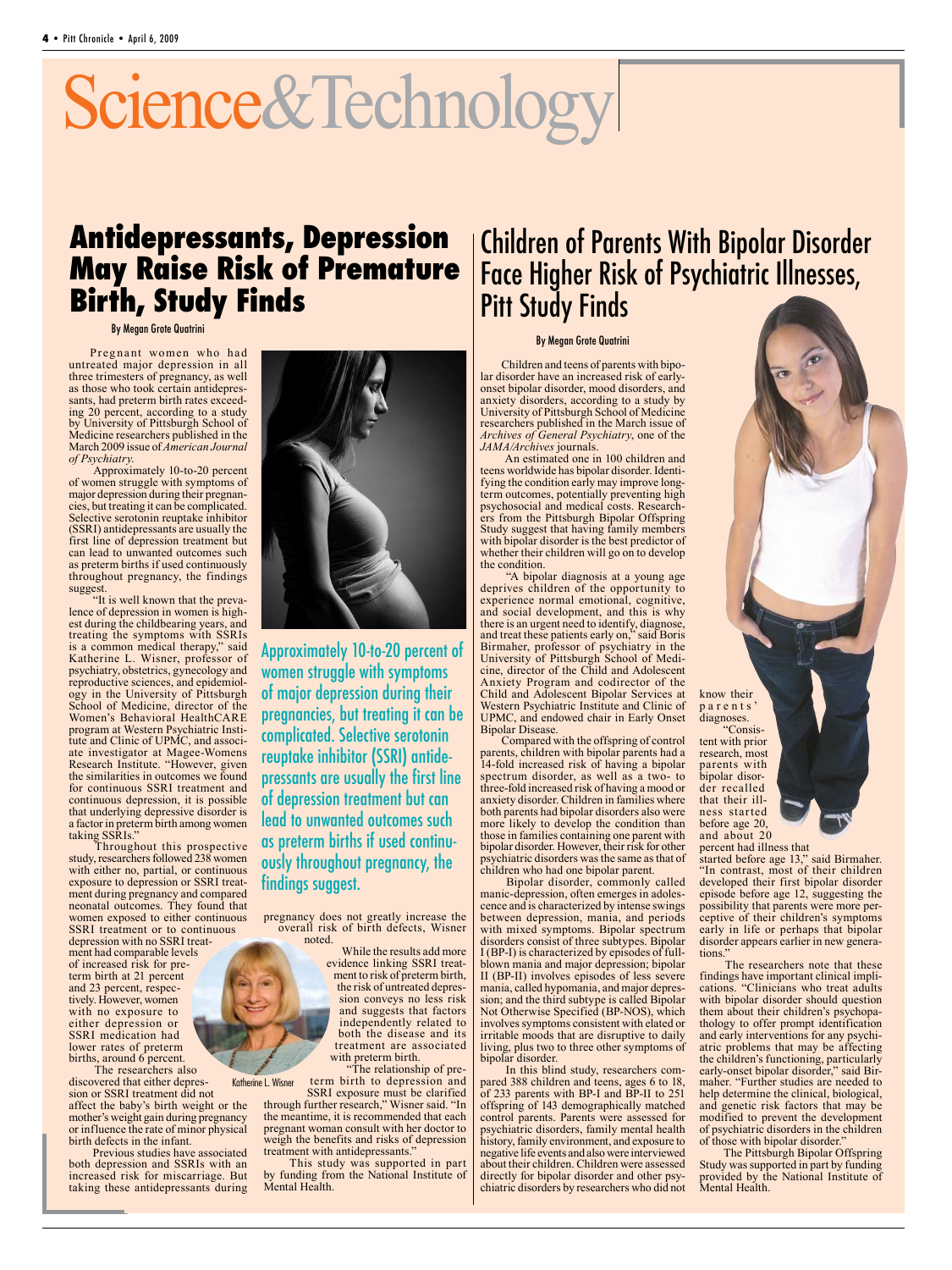## **Two Teams, One Goal, Many Victories**

## Pitt's Journey to the NCAA Men's Elite Eight

By Gregory A. Hotchkiss Blair, Fields, Young set their own individual records

From the season opener's tipoff to its glorious destination of the NCAA Elite Eight, the 2008-09 Pitt men's basketball season marked a year of remarkable achievement.

Along the way, Pitt enjoyed several firsts. It advanced to the NCAA Regional Final and Elite Eight for the first time since the NCAA Tournament expanded to 64 teams. The last time Pitt advanced as far in the tournament was in 1974. Pitt earned its first-ever No. 1 seed upon entering the NCAA Tournament. The Panthers also ascended to the nation's consensus No. 1 national ranking for the first time in school history and held the top spot for three weeks during the season (Jan. 5, Jan. 12, and Feb. 23). Pitt also defeated the nation's No. 1- ranked team for the first time in school history (76-68 win at Connecticut on Feb. 16).

In addition, Pitt set school records for most victories in a season (31-5 record), most Big

**1**

East regular season wins (15-3), most home wins (19), total home attendance (212,682 in 19 games), and best average home attendance (11,194 per game).

Individually, several Panthers achieved on a national scale. Sophomore center DeJuan Blair became the first player at Pitt to earn First Team A ll-A mer ica honors from the Associated Press since Don Hennon achieved that honor in 1957-58. The Big East's co-Player of the Year, Blair earned consensus First Team All-America honors from virtually every granting organization. Senior forward Sam Young, who became just the fourth player in school history to earn All-Big East First Team honors in two seasons, earned several All-America honors, set his own single-season scoring record, and finished fourth on Pitt's all-time career scoring list with 1,884 ca reer points. An All-America, All-Big East, and three-time Bob Cousy Award nominee, senior point guard Levance Fields set Pitt's single season assists record and led the nation for the majority of the season in both assists per game and assist:turnover ratio.





**6**

**7**

## Pitt Women's Basketball Team Posts Record-breaking Season

Shavonte Zellous is only player in Pitt history to score more than 700 points in season

#### By Mendy D. Nestor

The Pitt women's basketball team had a fantastic 2008-09 season. The Panthers advanced to the NCAA Tournament's Sweet 16 for the second consecutive year, giving Pitt a trip to the third round twice in just three tournament appearances in school history.

Pitt also reached 25 wins, giving this season's team the most wins in school history, finishing with a 25-8 overall record. In Big East play, the Panthers finished 12-4 overall, which is also a school record for best winning percentage.

Individually, senior guard Shavonte Zellous put the team on her shoulders and willed Pitt to its current success. The May 2008 Pitt graduate finished second in the Big East and sixth in the nation in scoring, making an astounding 22.6 points per game average. She broke numerous records during the season, including becoming the only player in Pitt men's or women's history to score more than 700 points in a season. She concluded the season with 747 points and 2,251 in her career. Zellous also became the first at Pitt—and just the ninth in men's and women's Big East history—to score more than 600 points in three separate seasons.

Zellous also was Pitt's first three-time First Team All-Big East member. She was named to the Big East All-Tournament team and is currently a finalist for the State Farm Coaches WBCA All-America team.

Zellous became Pitt's first-ever All-American women's basketball team member as she was named to the Associated Press All-America third team Tuesday.





**(1)** Levance Fields, senior point guard **(2)** DeJuan Blair, sophomore center **(3)** Sam Young, senior forward **(4)** Shavonte Zellous, senior guard **(5)** Chelsea Cole, sophomore forward **(6)** Women's team with Coach Agnus Berenato (center) **(7)** Men's coach Jamie Dixon.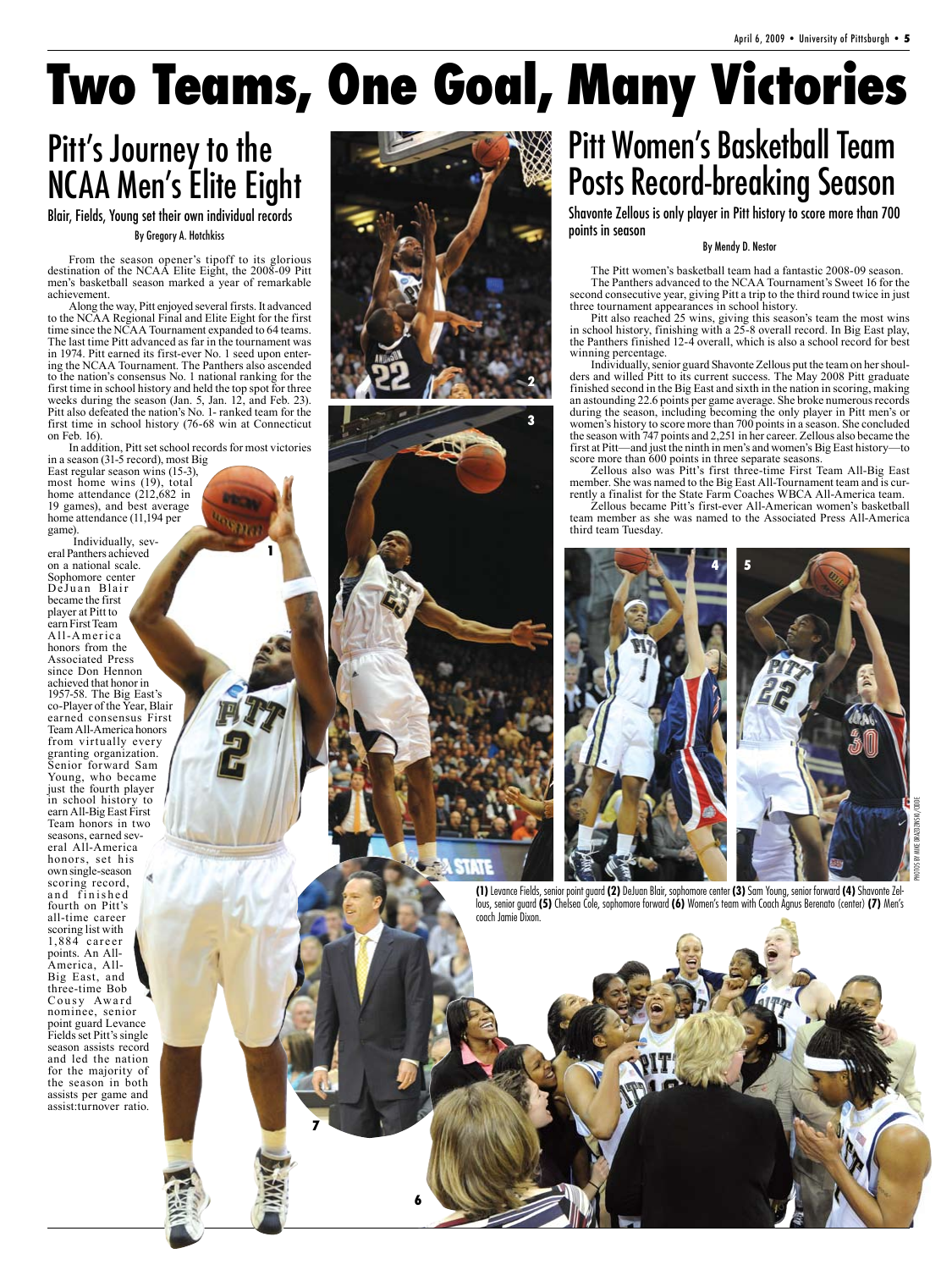## **Two Pitt Students Receive 2009 Goldwater Scholarships**

#### *Continued from page 1*

these fields, the Goldwater Scholarship is awarded in either a student's sophomore or junior year. The award goes toward covering tuition, room and board, fees, and books for each student recipient's remaining period of study.

Oczypok began her research in profes- sor of biological sciences Lewis Jacobson's laboratory under the direction of Nathaniel Szewczyk, now an associate professor in the University of Nottingham School of Gradu- ate Entry Medicine and Health in Derby, U.K. Oczypok's work focuses on muscle atrophy, particularly muscle degradation in astronauts on extended space missions. She works with worms to observe the potential degradation of the muscle attachment complex—a group of proteins that anchor muscles to the hypodermis—in a microgravity environment. A worm's complex is similar molecularly to human focal adhesions. Oczypok studies the complex's role in regulating degradation in order to identify techniques to help inhibit muscle protein degradation.

In 2006, worms from Jacobson's lab left for a six-month stay on the International Space Station; Oczypok was able to view them in real time. In 2007, she traveled with Szewczyk to Florida's Kennedy Space Center and to Edwards Air Force Base in California to collect the experimental samples from the returning space shuttle. She found that the worms experienced normal growth, development, and muscle contraction. In summer 2008, Oczypok studied in the University of Nottingham's School of Graduate Entry Medicine and Health on a Biochemical Society Studentship that allowed her to expand her views to include human muscle. She also received a European Space Agency (ESA) Young Researcher Award to present her work at an ESA conference in France.

Oczypok's career goal is to obtain an MD/PhD degree in the biomedical sciences. She plans to study the mechanisms of a disease through molecular biology and use this knowledge to explore possible disease

pollutants, water sanitation in the developing world, and corporate environmental behav-<br>ior, among other areas. Also, the winner of the Mascaro Cen-

of roof-top hydroelectricity from rainwater, a solar-powered device that heats and cools a room, and a Web site that tells people the amount of power they burn. The winning team receives \$5,000. More information on the finalist projects is available on Pitt's Web site at www.news.pitt.edu/m/ FMPro?-db=ma&-lay=a&-format=d.

ter's Energy Efficient Building Technologies student green design contest will be announced during the April 21 plenary session. The four finalist teams will exhibit their projects during a poster session beginning at 5:30 p.m. April 20. The contest, announced in August 2008, challenged undergraduate students from universities in Southwestern Pennsylvania to create a technique for "greening" old buildings that carries a low-price tag and a quick payoff. The

*Continued from page 3*

preventions or treatments. Her work at the University of Nottingham provided a blend of clinical and scientific experiences, bring- ing her to the realization that "helping others did not just mean treating patients in the clinic, but it also meant using my knowledge of molecular biology to tackle the underlying problems of debilitating diseases," Oczypok said.

Savinov began doing laboratory research after having taken an entry-level biology course at Carnegie Mellon University as a high school student during the summer of 2006. Professor David Hackney, who taught the course, invited Savinov to work in his laboratory the following summer. Savinov studied the motility produced by the motor protein kinesin in an in-vitro reconstituted system and continued to work part-time in Hackney's lab until beginning his undergraduate studies at Pitt as a Chancellor's Scholar.

In summer 2008, under the direction of Graham Hatfull—Eberly Family Professor of Biotechnology, Howard Hughes Medical Institute (HHMI) Professor, and chair of Pitt's Department of Biological Sciences— Savinov investigated a mycobacteriophage (a tiny virus that infects bacteria) known as Bxb1 and the role of a particular protein in how the phage reproduces inside an infected bacterium. He plans to expand his work in Fall 2009 by looking into whether the protein performs other important and perhaps more general functions as a biological regulator.

This past summer, Savinov received an HHMI Undergraduate Fellowship. His future plans are to conduct research on interesting biological processes using both biochemical and biophysical methods. He is especially interested in studying DNA recombination and how it is regulated, regulatory protein interactions and conformational changes, and how regulatory processes can produce changes at the cellular level.

Savinov's goal is to earn a PhD degree in biochemistry with plans to do research in molecular biology and biochemistry and to teach at the university level.

## Miller Named Director of Thornburgh Forum

#### *Continued from page 1*

fessor and associate dean in Pitt's GSPIA, where he has been responsible for the graduate and undergraduate curricula and is a member of the graduate faculty of the University. He also has served as interim dean of GSPIA and as codirector and professor at GSPIA's Center for Public Policy and Management in Macedonia. He received his baccalaureate degree cum laude from Syracuse University in political science, master's degree in public administration from Kent State University, and doctorate in public policy research and analysis from GSPIA.

In making the announcement, Pitt Provost and Senior Vice Chancellor James V. Maher noted, "I have great confidence that Dr. Miller will provide the dynamic leadership and important administrative skills needed to lead the Thornburgh Forum to advance its mission and the values of Governor Thornburgh."

Thornburgh is a graduate of the University's law school. In addition to his service as Pennsylvania's top elected official and the nation's top prosecutor, he earlier served as U.S. Attorney for the Western District of Pennsylvania. He currently is counsel to the international law firm K&L Gates in its Washington, D.C., office.

Thornburgh has been a Pitt trustee

## **Mellon Foundation Gives Grant**

#### *Continued from page 1*

outstanding proposal for a collaboration that will bring these fields together in a truly creative way."

In pursuing the grant, the Press and its partners noted that the study of the history of science is enhanced by interaction with other fields and that the humanities offer crucial insights into understanding science.

The Department of History and Philosophy of Science, a renowned academic program within Pitt's School of Arts and Sciences, focuses on the conceptual and methodological foundations of science and emphasizes the connections between the history and the philosophy of science. According to James Lennox, Pitt professor of history and philosophy of science, "This exciting initiative will allow Pitt to explore a number of new avenues of research related to the historical development of the global reach of science and the impact of science on cross-cultural interactions."

 The history department established the World History Center to foster research that emphasizes broad historical patterns that cut across national and even civilizational boundaries, identifies transcultural influences, and challenges Western-centric concepts of history.

"This initiative provides a wonderful opportunity to explore the global connections in scientific thinking and practice from the medieval era to recent times" said Patrick Manning, the Andrew W. Mellon Professor of World History and the center's director.

"We consider this area of scholarship to be rich in possibilities," said Cynthia Miller, director of the University of Pittsburgh Press, "In building a history of science program, we envision an active collaboration between the faculty from these departments and Press staff that will encourage the crossfertilization of ideas and research, as well as producing books."

The grant to the iSchool will be used to support a series of yearly institutes that focus on promising juniors and seniors in college who demonstrate strong potential to earn doctoral degrees and become faculty members in information sciences.

since 2000. In 1998, he presented to the University Library System his extensive personal papers, which are the foundation of the Library's planned State and Local Government Archives program. Designed to showcase Thornburgh's legacy, the Pitt Hillman Library's Dick Thornburgh Room, dedicated in 2007, is a glass-

enclosed reading and research room with natural teak walls and floor-to-ceiling windows. Large glass cases flank the entrance and provide museum-quality display space for items from Pitt's Dick Thornburgh Archive Collection. The Thornburgh Room has been designed to be fully compliant with

the Americans With Disabilities Act, reflecting Thornburgh and his wife

Ginny's lifelong commitment to improve the quality of life for people with disabilities. Dick Thornburgh

The Thornburghs, who in 2003 received the Henry B. Betts Award from the American Association of People with Disabilities, donated the \$50,000 Betts Award funds to Pitt to establish The Thornburgh Family Lecture Series in Disability Law and Policy through Pitt's School of<br>Law and School of Health and Rehabilitation Sciences, in conjunction with Pitt's Dick Thornburgh Archival Collection.

Students pursing master's and PhD degrees continue to be underrepresented in the nation's information schools, including Pitt's iSchool. The institutes will engage Pitt and the two other Pennsylvania-based iSchools (Penn State and Drexel universities) to design and build an annual series of cohort-based initiatives that identify, recruit, and mentor underrepresented students for graduate studies and nurture their academic growth, culminating in faculty positions in higher education.

"The nation's information profession needs a workforce representative of its diversity," said Ronald L. Larsen, dean and professor in Pitt's iSchool. "Development of this workforce requires faculty who, likewise, reflect the nation's diversity. With the generous support of the Andrew W. Mellon Foundation, our school is poised to launch a long-term program designed to educate the next generation of scholars, leaders, and researchers to bring the diversity of culture, experience, and perspective to the education of information professionals. Our goal is to recruit and mentor PhD students who demonstrate leadership and who represent the diverse society we have become in North America."

The project will draw on the many resources available at the University, including the University Library System, the African American Alumni Council, the Center on Race and Social Problems, and the Black Action Society. The Mellon grant will support the planning needed to implement the series of institutes.

SIS is nationally recognized as a leading school in scholarly research and communications and is a founding member of the iSchool Consortium, which comprises 19 leading information sciences institutions, including the University of California at Los Angeles and the University of Michigan. Since 1979, the Andrew W. Mellon Foundation has donated more than \$10 million to Pitt in support of research in the humanities. *(Peter Kracht and Kelly Shaffer also contributed to this article.)* 

The winner of the Mascaro Center's Energy Efficient Building Technologies student green design contest will be announced during the April 21 plenary session.

Engineering Sustainability 2009

**Puts Green Ideas Into Action**

finalists—representing Pitt, Carnegie Mellon, and Duquesne University—thought the Bank of New York<br>Mellon, the NativeEnergy donation is in lieu of conference printed materials and giveaway items.

Other green steps include hosting the event at the David L. Lawrence Conven-<br>tion Center—a LEED-certified GOLD Green Building—as well as serving locally grown food, using washable dishware and utensils, serving drinks in pitchers, and distributing the conference proceedings on CDs rather than on paper. All printed material will be on recycled paper.

html&id=3535&-Find. The Mascaro Center and SEER will offset the more than 97 short tons of carbon churned out by attendees with a contribution to

> a methane reduction project at the Mains Family Dairy Farm in Newville, Pa., near Harrisburg. *Native*Energy, a Native American-owned renewable energy company, is helping the farm install a manure digester and 100-kilowatt biogasfired electrical generator. Sponsored by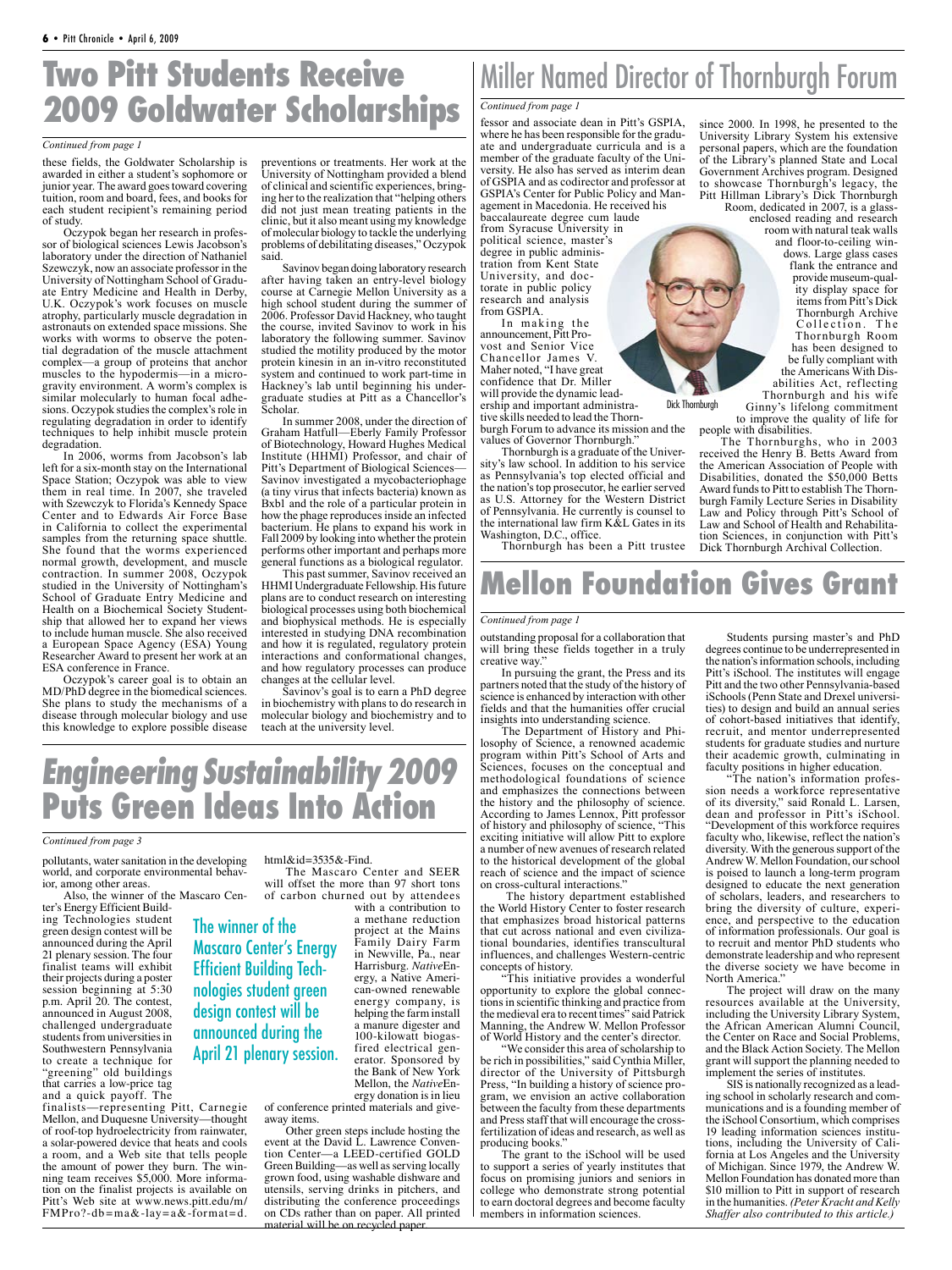Pitt PhD Dissertation

**Rubén Sánchez-Godoy,** School of Arts and Sciences' Department of Hispanic Languages and Literatures, "La misma razón es dellos que de los indios': Bartolomé de las Casas y las primeras representaciones críticas de la esclavitud africana en la América Española, las islas del Atlántico y las costa occidental de Africa," 11 a.m. **April 6,** 1528 Cathedral

**Cher Dallal,** Pittsburgh Graduate School of Public Health's Department of Epidemiology, "2:16alpha-hydroxyestrone Metabolite Ratio and Breast Cancer: A Combined Analysis," 1 p.m., **April 6**, Room 109 Parran Hall. **Laura J. Fero,** School of Nursing, "Comparison of Simulation-based Performance With Metrics of Critical Think-ing: A Pilot Study," 12:30 p.m. **April 6,** 

Room 331 Victoria Building.

**Corrine Kliment,** School of Medicine's Cellular and Molecular Pathology Graduate Program, "Extracellular Superoxide Dismutase, Oxidative Stress, and Extracellular Matrix Syndecans in Pulmonary Fibrosis," 3 p.m. **April 6,** 1102 Scaife Conference Center, Scaife Hall.

**Sebnem Essiz Gokhan,** School of Arts and Sciences' Department of Chemistry, "Coarse-grained Techniques to Study Dynamics of Longtime Scale Conformational Changes of Proteins," 3:30 p.m. **April 6,** Room 325 Eberly Hall.

**Laura Bettencourt,** Graduate School of Public Health's Department of Epidemiology, "Analysis of Geographical Patterns in Modifiable Risk Factors in People With Diabetes in Southwestern Pennsylvania," 10 a.m. **April 7,** Room

**Maria Calle,** School of Information Sciences' Telecommunications and Networking Program, "Complementing the GSP Routing Protocol in Wireless Sensor Networks," 10 a.m. **April 7,** Room 502

A532 Crabtree Hall.

Defenses

of Learning.

# Happenings



#### Matsubara: A Celebration in Pittsburgh**, Carnegie Museum of Art, through June 7**

#### **Concerts**

**Pitt Jazz Ensemble Spring Concert,** with Mark Whitfield, guitarist and Berklee College of Music artist in residence, 8 p.m. **April 9,** Assembly Room, William Pitt Union, Pitt Jazz Studies Program, 412-624-4187, www.music.pitt.edu.

#### Exhibitions

Pitt 2009 Studio Arts Student Exhibi-<br>tion, featuring paintings, drawings, sculptures, prints, digital images, **through April 15;** also student artists will discuss their work and answer questions, noon **April 15,** University Art Gallery, Frick Fine Arts Building, Pitt Studio Arts Department, 412-648-2430, www.studioarts.pitt.edu.

**Carnegie Museum of Art,** *Laboratory of Architecture,* with works by Mexican architect Fernando Romero, **through May 31;** *Matsubara: A Celebration in Pittsburgh,* woodblock prints by Matsubara Naoko, **through June 7;** 4400 Forbes Ave., Oakland, 412-622-3131, www.cmoa. org.

**Mattress Factory,** *Thaddeus Mosley: Sculpture (Studio/Home),* **through July 19,** 500 Sampsonia Way, 412-231-3169, www.mattress.org.

#### Film

Senora de Nadie (1982), directed by Maria Luisa Bemberg, 7:30 p.m. **April 8,**  Frick Fine Arts Auditorium, Pitt's Center for Latin American Studies, Amigos del Cine Latino Americano Spring 2009 Series, amigosdelcinelatinoamericano. blogspot.com.

#### Lectures/Seminars/ Readings

**26th Annual Messer Lecture,** lecturers include Daniel Callahan, The Hastings Center cofounder, Harvard Medical School senior lecturer, Yale University senior fellow; Richard Scheines, Carnegie Mellon University professor of philosophy; and George Loewenstein, Carnegie Mellon University professor of economics and psychology, 9 a.m.- 4:30 p.m. **April 6,** Auditorium 5, Scaife Hall, 18th Annual Medical Ethics Update 2009 Conference, Grand Rounds Spring 2009 Lecture Series, Pitt Center for Bioethics and Health Law, 412-647-5700, www.bioethics.pitt.edu.

**"Nature Cannot Handle Empty Space: The Competition Over the Identities of Religious Sites Among Turkish Muslims in Bulgaria,"** Hande Sozer, Pitt professor of anthropology, noon **April 6,** 4217 Posvar Hall, Pitt Center for Russian and East European Studies, 412-648-7407, www.ucis.pitt. edu/main.

**"The Politics of Recognition and the European Union,"** Hartmut Behr, Newcastle University professor of

international politics, noon **April 6,** 4130 Posvar Hall, European Union Center of Excellence, European Studies Center, 412-648-7405, www.ucis.pitt.edu.

**"The Myth of Equality: Contemporary Women's Issues,"** speakers will discuss reproductive health, gender wage disparity, intimate partner violence, sexual assault, and lobbying and advocacy, 1-6 p.m. **April 6,** Assembly Room, William Pitt Union, ACLU, Campus Women's Organization, Pitt School of Social Work's student executive council, 412-624-6485, ACLUWomensRights@ gmail.com.

**Judith Jones,** senior editor at Knopf, Inc., 7:30 p.m. **April 6,** Carnegie Music Hall, 4400 Forbes Ave., Oakland, Drue Heinz Lecture Series, 412-622-8866, www.pittsburghlecture.org.

**"The EU and NATO in the 21st Century: Security Collaborators or Competitors?** discussion sessions with academics and practitioners to explore how EU and NATO are handling the evolving defense and security environ-ment in Europe and beyond, 8 a.m.- 5 p.m. **April 7,** Pennsylvania Room, Pittsburgh Athletic Association, 4215 Fifth Ave., Oakland, Pitt's European Union Center of Excellence and European Studies Center, University Center for International Studies, GSPIA, 412-624- 7884, brizzi@gspia.pitt.edu.

**"Careers in Biotech,"** Alan West, Pittsburgh Life Sciences Greenhouse executive in residence and Michigan Tech SmartZone founder and CEO, noon **April 7,** Room S100 Biomedical Science Tower 2, Brown Bag Lunch, Survival Skills and Ethics Program, 412-578-3716, www.survival.pitt.edu.

**The Global Studies Student Research** 

**Symposium,** keynote speaker Kathleen DeWalt, Pitt Center for Latin American Studies director and professor of anthropology, also Global Studies graduate and undergraduate paper presentations; noon **April 7,** 3610 Posvar Hall, Pitt Global Studies Program, 412-624-2918, www. ucis.pitt.edu/main.

#### **"The Evolutionary Function of Moral**

**Projection,"** Kyle Stanford, University of California at Irvine professor of logic and philosophy of science, 12:05 p.m. **April 7,** Room 817 Cathedral of Learning, Lunchtime Talk, Pitt Center for Philosophy of Science, 412-624-1052, www.pitt.edu/~pittcntr.

**"Korea's State Ritual Music,"** Bell Yung, Pitt professor of music, 1 p.m. **April 7,** 4130 Posvar Hall, Tuesdays with Korea Lecture Series, Pitt Asian Studies Center, 412-648-7426, www.ucis.pitt.edu/ main.

**"Surviving Between Public and Private: Songs of Three South Korean Survivors of the Japanese Military 'Comfort Women',"** Joshua D. Pilzer, Columbia University Mellon Postdoctoral Fellow in music, 2:15 p.m. **April 7,** 4130 Posvar Hall, Pitt Asian Studies Center, music department, www.ucis.pitt.edu/ main.

**"That Takes Ovaries,"** Bobbi Ausabel, coauthor and director of the play *How to Make a Woman,* an audience-participatory, dramatic-storytelling, and openmike event, 8:45 p.m. **April 7,** Assembly Room, William Pitt Union, Pitt Women's Studies Program, 412-624-6485, www. wstudies.pitt.edu.

**"Religion and Civil Society Actors in International Development: A Report on the Early Stages of a Project on Religion, Political Voice, and Accountability,"** Paul J. Nelson, Pitt professor of religious studies, noon **April 8,** 2628 Cathedral of Learning, Pitt Department of Religious Studies, 412- 624-5990, www.religiousstudies.pitt.edu.

"Somos o No Somos Colombianos: **Race and National Identity Formation on San Andres and Providence Islands, 1900-1930,"** Sharika Crawford, Pitt doctoral candidate in history, 3 p.m. **April 8,** 2500 Posvar Hall, Pitt Department of History, 412-648-7451, www.pitt.edu/~pitthist.

**"'The World Food Crisis': What Is Actually Causing Millions to Suffer From Hunger and How the Human Rights Approach Can Help,"** Flavio Valente, Food First Information and Action Network secretary general, 6 p.m. **April 8,** 107 Barco Law Building, Pitt Global Studies Program, Food First Information and Action Network, 412-624-2918, www.ucis.pitt.edu/main.

**"The Blend of Professional Expertise: Law and Social Work in Legal Decision-making,"** ShawnDya Luisa Simpson, civil court judge of the City of New York, noon **April 9**, Teplitz Memorial Courtroom, Barco Law Building, the Norman J. and Alice Chapman Rubash Distinguished Lecture in Law and Social Work, 412-648-1305, www.lawpitt.edu, www.socialwork.pitt.edu.

**"From Richard M. Nixon to George W. Bush: Government Secrecy and the Archival Profession,"** Bruce Montgomery, faculty director of archives at University of Colorado at Boulder, 11 a.m. **April 10,** Room 501 Information Sciences Building, Archival Agitators and Advocates Lecture Series, Pitt School of Information Sciences, 412-624-5139, www.ischool.pitt.edu.

**"Anticipating, Eliciting, and Interpreting Physical Findings: A Hypothesis-driven Physical Exam,"** Georges Bordage, University of Illinois at Chicago College of Medicine professor of medical education, noon **April 10,**  Lecture Room 3, 4th Floor Scaife Hall, Medical Education Grand Rounds, Pitt School of Medicine, 412-648-9000, www.megr.pitt.edu.

**Fourth Annual** Springboard 2009: **A Monthlong Celebration of Undergraduate Research and Creativity,** event encompassing undergraduate

research fairs, poster sessions, miniconferences, art exhibitions, and creative performances occurring across the University's five campuses during April, www.pitt.edu/~provost/undergrad\_ research.html.

#### Miscellaneous

**Center for Latin American Studies Honors Day,** students, faculty, and staff recognized for honors received; keynote address by John Beverley, Pitt professor of Spanish and Latin American literatures and cultural studies, 4-6 p.m. **April 7,** Kurtzman Room, William Pitt Union, www.pitt.edu/clas.



**Pitt** 2009 Studio Arts Student Exhibition, **Frick Fine Arts Building, through April 15 "Gluttony vs. Vanity" by Jen Barker**

**Staff Association Council Meeting,**  noon-2 p.m. **April 8,** 1175 Benedum Hall, 412-624-4236, www.pitt.edu/~sac.

#### Opera/Theater/ Dance

Exposed: Rituals, Gestures & Games of Scrabble, combination of two world premieres, *Into Great Silence* and *For Two Men*, performed alongside *Dancing to Music*, by Nora Chipaumire, Beth Corn-ing, and Victoria Marks, **through April 6,** New Hazlett Theatre, 6 Allegheny Square East, North Side, Dance Alloy, 412-363-4321, www.dancealloy.org.

**Angels in America, Part Two: Per-<br>estroika,** second part of Pulitzer Prize-winning drama by Tony Kushner, directed by Robert C.T. Steele, **through April 11,** Charity Randall Theatre, Stephen Foster Memorial, Pitt Repertory Theatre, 412-624-7529, www.play.pitt. edu.

A Chorus Line, Tony- and Pulitzer Prizewinning musical, **April 7-12,** Heinz Hall, 600 Penn Ave., Downtown, PNC Broadway in Pittsburgh, 412-392-4900, www.pittsburghsymphony.org.

Pain in My Heart **and** Reachings, two one-act dramas by Rob Penny, directed by Mark Clayton Southers, **through April 18,** 7th-floor Auditorium, Alumni Hall, Pitt's Kuntu Repertory Theatre, 412-624-7298, www.kuntu.org.

Yerma, by Federico Garcia Lorca. directed by Melanie Dreyer, **through April 26,** Quantum Theatre, 6000 Penn Ave., Downtown, Quantum Theatre, 412-394-3353, www.quantumtheatre.com.

Human Error, by Keith Reddin, drama about aftermath of a plane crash, **through May 10,** City Theatre, 1300 Bingham St., 412-431-CITY, www. citytheatrecompany.org.

My Way: A Musical Tribute to Frank Sinatra, **through May 10,** 719 Liberty Ave., Downtown, CLO Cabaret Theater, 412-281-3973, www. pittsburghclo.org.



**Kristen Harkness,** School of Arts and Sciences' Department of the History of Art and Architecture, "The Phantom of Inspiration: Elena Polenova, Mariia Iakunchikova, and the Emergence of Modernism in Russian Art," 10 a.m. **April 8,** Room 104 Frick Fine Arts Building.

**Jonathan Llyle Lustgarten,** School of Medicine's Biomedical Informatics Graduate Program, "A Bayesian Rule Generation Framework for Eomic Biomedical Data Analysis," 11 a.m. **April 9,**  M183 Parkvale Building.

**Robert D. Berry,** School of Arts and Sciences' Department of Mathematics, "Lipschitz Estimates for Geodesics in the Heisenberg Group," 11 a.m. **April 9**, 3rdfloor Conference Room, Thackeray Hall.

**Sung-Hong Park,** Swanson School of Engineering, "Noninvasive Imaging of Brain Vasculature With High-resolution Blood Oxygenation Level-dependent Venography in Magnetic Resonance Imaging: Applications to Functional and Clinical Studies," 11 a.m. **April 10,**  Room 1175 Benedum Hall.



**Pitt Jazz Ensemble Spring Concert, William Pitt Union, April 9**